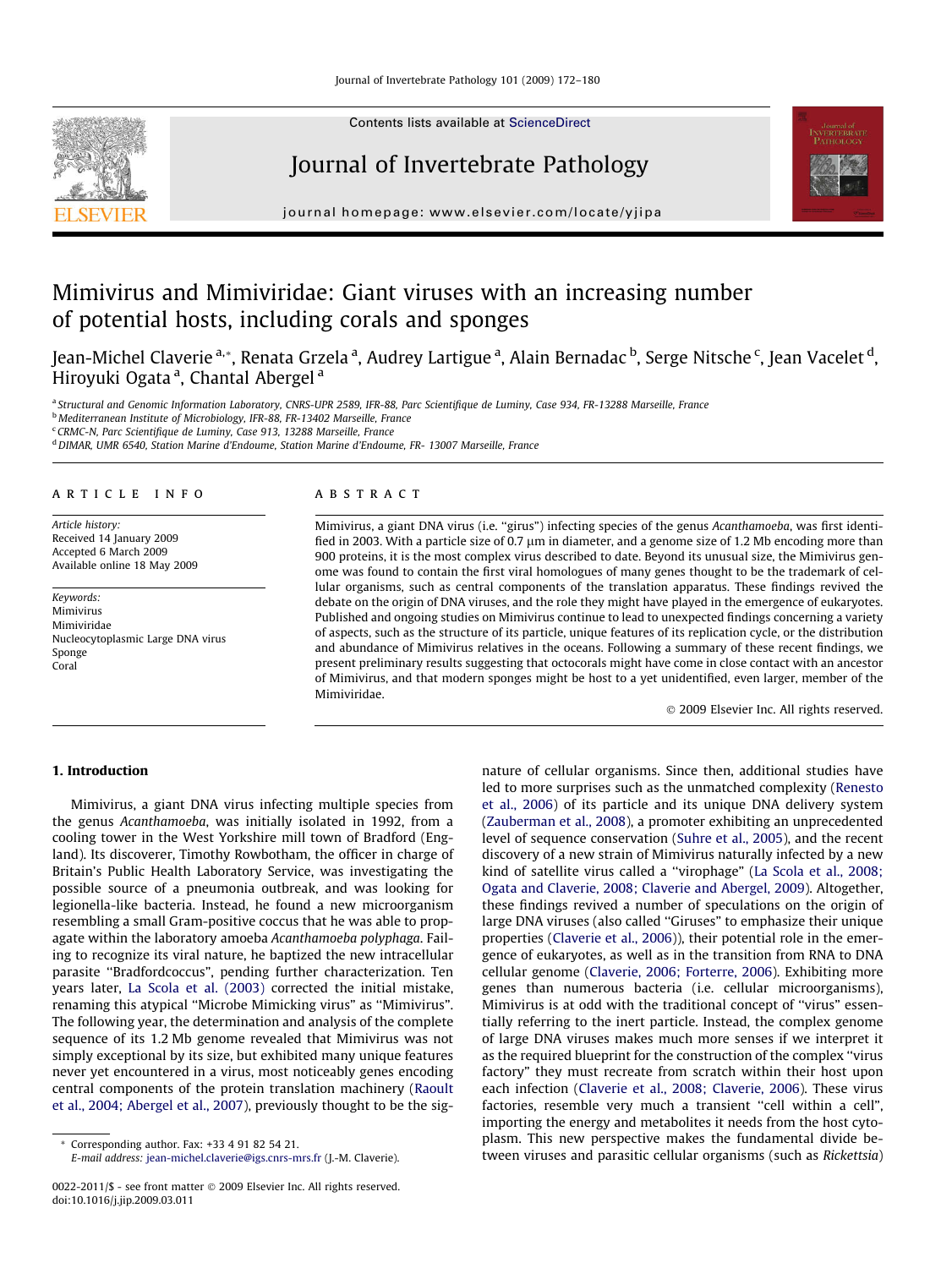<span id="page-1-0"></span>much less absolute, suggesting that large DNA viruses might be the result of an alternative reductive evolution pathway toward intracellular parasitism along which the loss of protein translation, rather than other metabolic pathways, was the key event [\(Claverie,](#page-7-0) [2006](#page-7-0)). Focusing on the biology of the virus within its host rather than on the property of the virus particle naturally reinstall viruses into the realm of living ''organisms" [\(Claverie, 2006; Pearson,](#page-7-0) [2008](#page-7-0)). Following the deciphering of Mimivirus' genome sequence, we are now engaged in the elucidation of the molecular details of its replication cycle in its Acanthamoeba host, an endeavor that is expected to generate more surprises as well as new insights into the evolutionary origin of giant viruses. In the meantime, other approaches, such as the sequencing of environmental DNA sample (''metagenomics"), or the partial sequencing of other large plankton viruses, have recently revealed the unexpected abundance of large DNA viruses related to Mimivirus within the marine environment [\(Ghedin and Claverie, 2005; Monier et al., 2008a\)](#page-7-0). Many of these yet uncharacterized Mimiviridae are probably infecting a wide variety of marine protists. In this article, we now present additional findings suggesting that Mimivirus relatives may also infect widespread marine invertebrates such as corals (octocorallia) or calcareous sponges (Petrobiona massiliana, Porifera). It is quite ironical that the largest (and easiest to visualize) viruses, after escaping detection for so long, are now found so prominent in the aquatic world, where they probably have a significant ecological impact through their regulation of the planktonic populations, and the infection of ubiquitous marine invertebrates.

### 2. Mimivirus defines a new family of Nucleocytoplasmic Large DNA viruses (NCLDV)

In a landmark work of comparative genomics, [Iyer et al. \(2001\)](#page-7-0) proposed to regroup a number of viruses with large doublestranded DNA genomes within the super-family of Nucleocytoplasmic Large DNA viruses (NCLDV). In this super-family they included the Phycodnaviruses (infecting algae), the Iridoviruses (mostly infecting fish and other animals), the Asfarviruses (agents of the african swine fever), and the most studied Poxviruses (infecting animals). Among the common features defining NCLDVs were a number of shared ''core" genes, and a replicating cycle occurring mostly (if not entirely) within the host cytoplasm. Highly visible intra-cytoplasmic inclusions, called ''virus factories", are thus a trademark of NCLDV infections. NCLDVs also exhibit a nicely symmetrical icosahedral particle (with the exception of Poxviruses),



Fig. 1. Appearance of Mimivirus particles using different microscopy techniques. A: scanning electron microscopy; B: transmission electron microscopy of ultrathin sections, bar = 100 nm; and C: light microscopy (differential interference contrast, X63 Nomarski objective) of a carpet of purified particles deposited on a glass slide.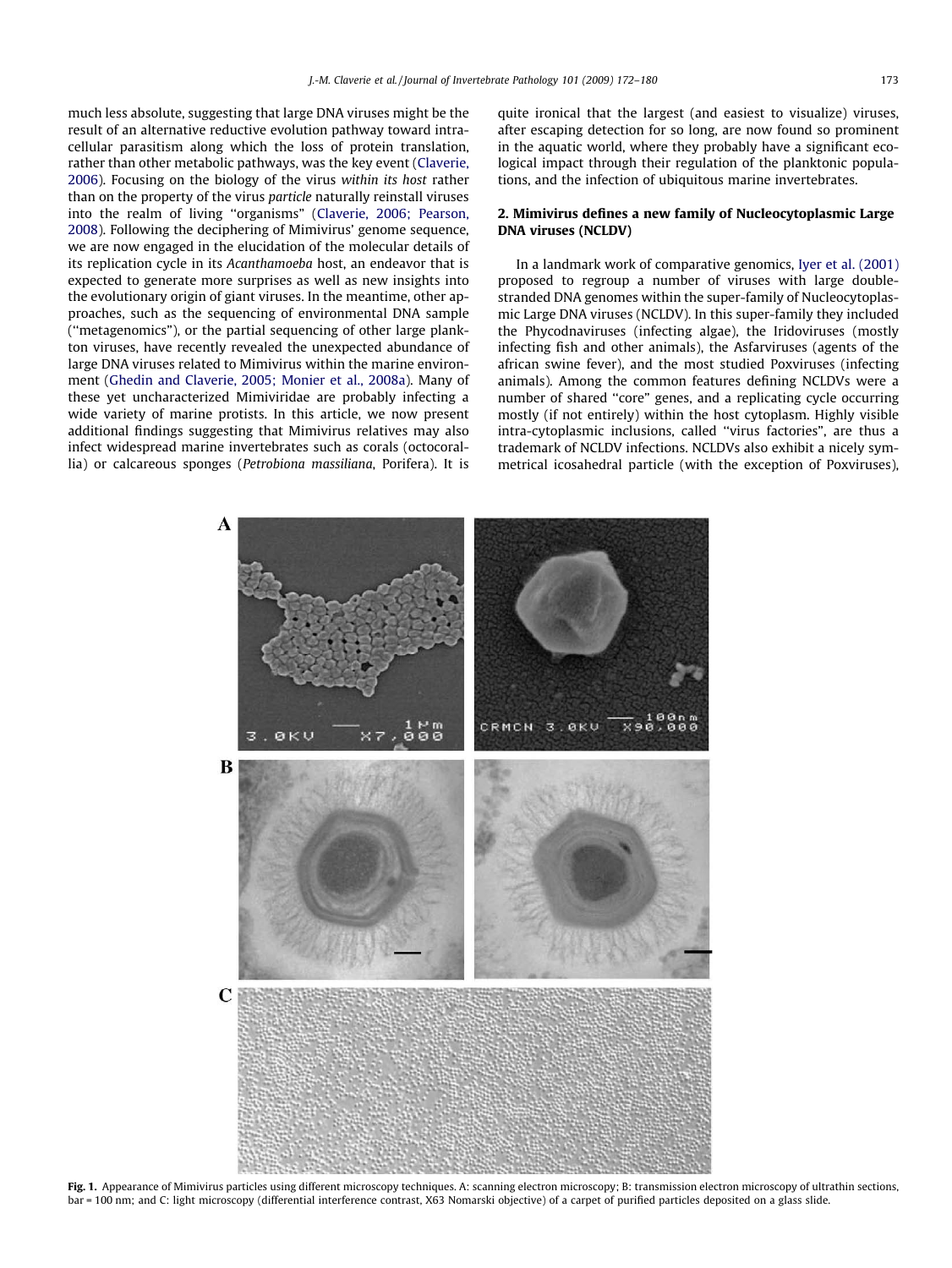and a fairly complete virus-encoded transcription apparatus allowing them to replicate with minimal or no help from the host-encoded nuclear functions. Interestingly, the Chloroviruses (infecting the microalgae Chlorella), the most extensively studied Phycodnaviruses, do not have their own RNA polymerases. This is very likely the result of a lineage-specific loss, as closely related viruses with larger genomes, such as Emiliania huxleyi viruses (EhV, [Wilson et al., 2005](#page-8-0)) exhibit their own transcription apparatus.

Despite their exceptional size  $(0.4-0.75 \,\mathrm{\upmu m})$  in diameter, depending on the visualization technique used, [Fig. 1](#page-1-0)), the icosahedral shape of Mimivirus particles unmistakably suggests their viral nature ([La Scola et al., 2003\)](#page-7-0). The analysis of the Mimivirus 1.2 Mb genome sequence immediately indicated the presence of many of the previously defined NCLDV's core genes. Using a concatenation of the most conserved subset of them, Mimivirus was confidently positioned between the branch leading to the Phycodnaviruses (including Chloroviruses, EhV, and Ectocarpus siliculosus virus) and the one leading to the iridoviruses (such as Chilo iridescent virus, Regina ranaviruses, and Lymphocystis disease virus) [\(Clav](#page-7-0)[erie et al., 2008](#page-7-0)). Mimivirus thus defines a new family, the Mimiviridae, within the well established NCLDVs. Although Mimivirus exhibits a clear phylogenetic affinity with the above virus families, it appears closer to Poxviruses in term of its physiology, as we learn more about it. For instance, Mimivirus replication cycle appears to entirely take place in its host cytoplasm [\(Claverie et al., 2008\)](#page-7-0) (Fig. 2), as expected from a Pox-like virus encoding a full transcription apparatus in its genome. The absence of early interactions with the nucleus of the infected host cell, implies that Mimivirus (like Poxvirus) particles must embark a functional – ready to go – transcription complex to initiate the transcription of the early genes in the host cytoplasm, immediately after infection ([Resch](#page-8-0) [et al., 2007\)](#page-8-0). This was confirmed by our proteomic analysis of Mimivirus particles, where the protein products of most genes predicted to be involved in transcription were detected [\(Renesto et al.,](#page-8-0) [2006\)](#page-8-0).

Poxvirus (e.g. vaccinia virus) early class mRNAs are known to appear within minute after virus entry into the cell. This early transcription appears to occur within the confines of the core particle, that seems to retain much of its structural integrity after cell entry (reviewed in [Broyles, 2003](#page-7-0)). In the case of Mimivirus, the inspection of the Acanthamoeba cytoplasm 2 h after infection consistently revealed small spherical compartments, precisely the size of the core of Mimivirus particles, the external layers of which remain visible in the phagocytic vacuoles [\(Fig. 3](#page-3-0)). It is thus tempting to propose that the transcription of the early Mimivirus genes, perfectly correlating with the presence of the highly conserved promoter element AAAATTGA [\(Table 1](#page-4-0)), takes place within these intra-cytoplasmic inclusions. Two hours post-infection, these particle-derived structures appear to function as ''seeds" around which Mimivirus factories are initially formed, and then expand until they occupy most of the Acanthamoeba cell volume [\(Fig. 4\)](#page-4-0).

In conclusion, the newly discovered Mimiviridae occupy a central position among the previously defined families of NCLDVs, exhibiting a phylogenetic proximity with phycodnaviruses and iridoviruses, as well as similarly symmetrical particles. On the other hand, Mimivirus is endowed with a full transcription apparatus making the early phase of its replication cycle independent from the host nucleus, and implying a poxvirus-like physiology. According to our preferred, if somewhat controversial, scenario of reductive evolution, the larger genome of the Mimiviridae might have retained more features of an hypothetical common ancestor than any of the other extant NCLDV families. We could picture this ancestral NCLDV, with an icosahedral particle and a full transcription apparatus, carrying a superset of the extant NCLDVs genes. The differences between various NCLDV families (Phycodnaviruses, Asfarviruses, Poxviruses, Iridoviruses and Mimiviruses) would be due to numerous lineages-specific gene losses. Such a scenario was well documented for intracellular parasitic bacteria (e.g. Rickettsia, Borrelia) ([Blanc et al., 2007; Lescot et al., 2008\)](#page-7-0). Following the same line of thought, some of Mimivirus unique features, such as the presence of several central translation components



Fig. 2. Replicative cycle of Mimivirus in Acanthamoeba castellanii. Observation of infected cell at various time after infection, using fluorescence and Nomarski microscopy (X63 objective). 1 and 2: from 0 to 3 h post infection (no visible sign of infection); 2 and 3: 3–4 h after infection: apparition of a bright/contrasted ''virus factory" (VF) distant from the cell nucleus (N); and 4: 4 h after infection: the virus factory increases in size and become much brighter/contrasted than the cell nucleus; 4–6 h post infection: The initial virus factory increases further in size and brightness, some secondary factories appear, numerous particles become visible in the cytoplasm.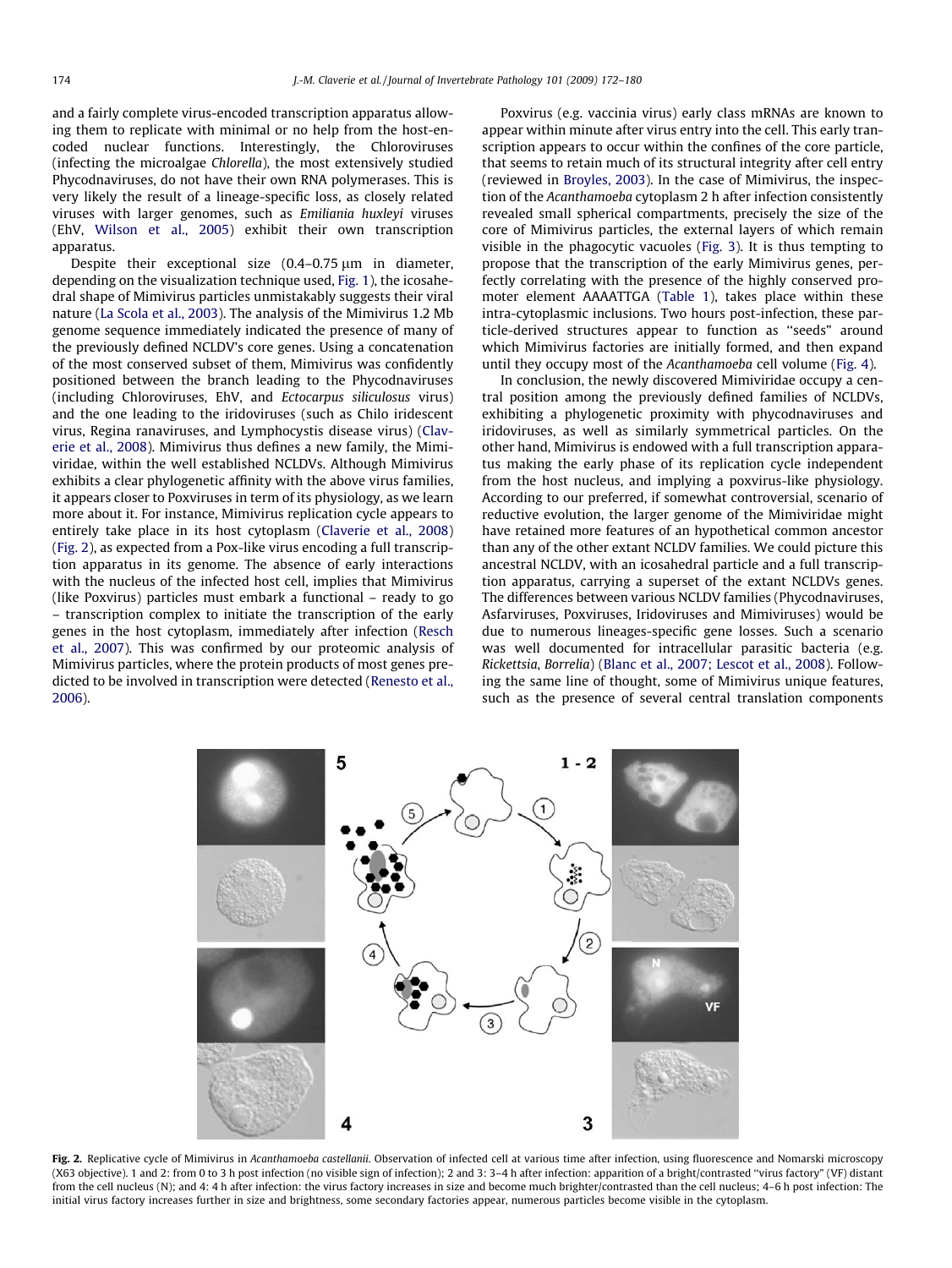<span id="page-3-0"></span>

Fig. 3. Early phase of Mimivirus infection. (A) Empty ''hairy" particles, sometimes unfolded, remaining in a phagocytic vacuole; (B) early stage of virus factory formation, seeded by a single ''spherical inclusion" (bar = 500 nm); and (C) the diameter of the spherical inclusion corresponds to the one of Mimivirus ''particle core" (the inner circle,  $0.34 \mu m$  in diameter) (see Fig. 1). The morphology and thickness of the layers (10 nm for the white one, 12 nm for the dark one) delimiting these inclusions are not compatible with a standard lipid membrane.

(e.g. aminoacyl-tRNA synthetases), may even suggest that this NCLDV ancestor could have been harboring a more complete (even fully functional?) translation apparatus. The finding of an isoleucine-tRNA synthetase (as well as of other unusual genes uniquely found in Mimivirus) in the partially sequenced 730 kb-genome of the marine heterotrophic nanoflagellate Cafetaria Roenbergensis virus (CroV, M. Fischer, M. Allen, W. Wilson, C. Suttle, 5th Aquatic virus workshop, Vancouver, 6–11 July, 2008) is very much in favor of an ancestral NCLDV endowed with many, if not all, basic cellular functions [\(Claverie and Abergel, 2009](#page-7-0)).

## 3. Mimiviridae are very abundant in aquatic (marine) environments

Soon after the determination of the full genome sequence of Mimivirus, [Ghedin and Claverie \(2005\)](#page-7-0) looked for the presence of related viruses in marine environments by running an exhaustive comparison of the predicted Mimivirus protein sequences with the ''Sargasso Sea" metagenomic data set. This database of environmental sequences was generated in the first phase of the Global Ocean Sampling Expedition (GOS) at the initiative of C. Venter ([Rusch et al., 2007\)](#page-8-0). Among the 911 Mimivirus ORFs, [Ghedin and](#page-7-0) [Claverie \(2005\)](#page-7-0) found that 138 (15%) exhibited their closest match (with Blastp E-values ranging from  $10^{-74}$  to  $10^{-4}$ ) to environmental sequences, and vice versa (i.e. reciprocal best matches). Moreover, 43% of the Mimivirus core genes (i.e. shared with other NCLDVs) were found to have their closest homologues in the Sargasso Sea database. This first study solidly established the existence of numerous uncharacterized Mimiviridae in the marine environment, albeit without providing a quantitative assessment of their prevalence.

More recently, [Monier et al. \(2008a\)](#page-8-0) used a new ''phylogenetic mapping" approach to analyze the largely increased GOS data set in a more quantitative manner. Briefly, they first established a global phylogenetic tree encompassing all known types of DNA polymerase sequences (a key enzyme shared by large DNA viruses and cellular organisms) and mapped each environmental sequence homologous to a DNA polymerase to its best fitting branch. First, this analysis confirmed that bacteriophages were the most abundant among marine viruses, validating the methodology. It then indicated that marine viruses related to the Mimiviridae were the second most abundant group, largely dominating the other known eukaryotic viruses, including Phycodnaviruses [\(Monier](#page-8-0) [et al., 2008a\)](#page-8-0). These yet uncharacterized Mimiviridae probably infect a variety of heterotrophic or mixotrophic (phagotrophic) protists (''grazers"), that have yet to be identified. Supporting this global analysis, [Monier et al. \(2008b\)](#page-8-0) also noticed the best sequence similarity of Mimivirus DNA polymerase with the ones of three other large DNA virus infecting three different microalgal species: the haptophytes Chrysochromulina ericina (CeV01 with a genome size of 510 kb) and Phaeocystis pouchetii, (PpV01, 485 kb), and the prasinophyte (green algae) Pyramimonas orientalis (PoV01, 560 kb). In summary, although most of them have yet to be isolated and characterized, marine Mimiviridae already appear as a significant component in the ecology of micro- and pico-plankton populations, throughout the oceans (and probably in fresh water environments too).

## 4. MutS: a clear, yet mysterious, link between Mimiviridae and corals

In the previous section, we presented the growing evidence suggesting that yet elusive Mimiviridae represent a significant fraction of the viruses found in the oceans, most likely infecting a wide variety of plankton species. However, more indirect evidence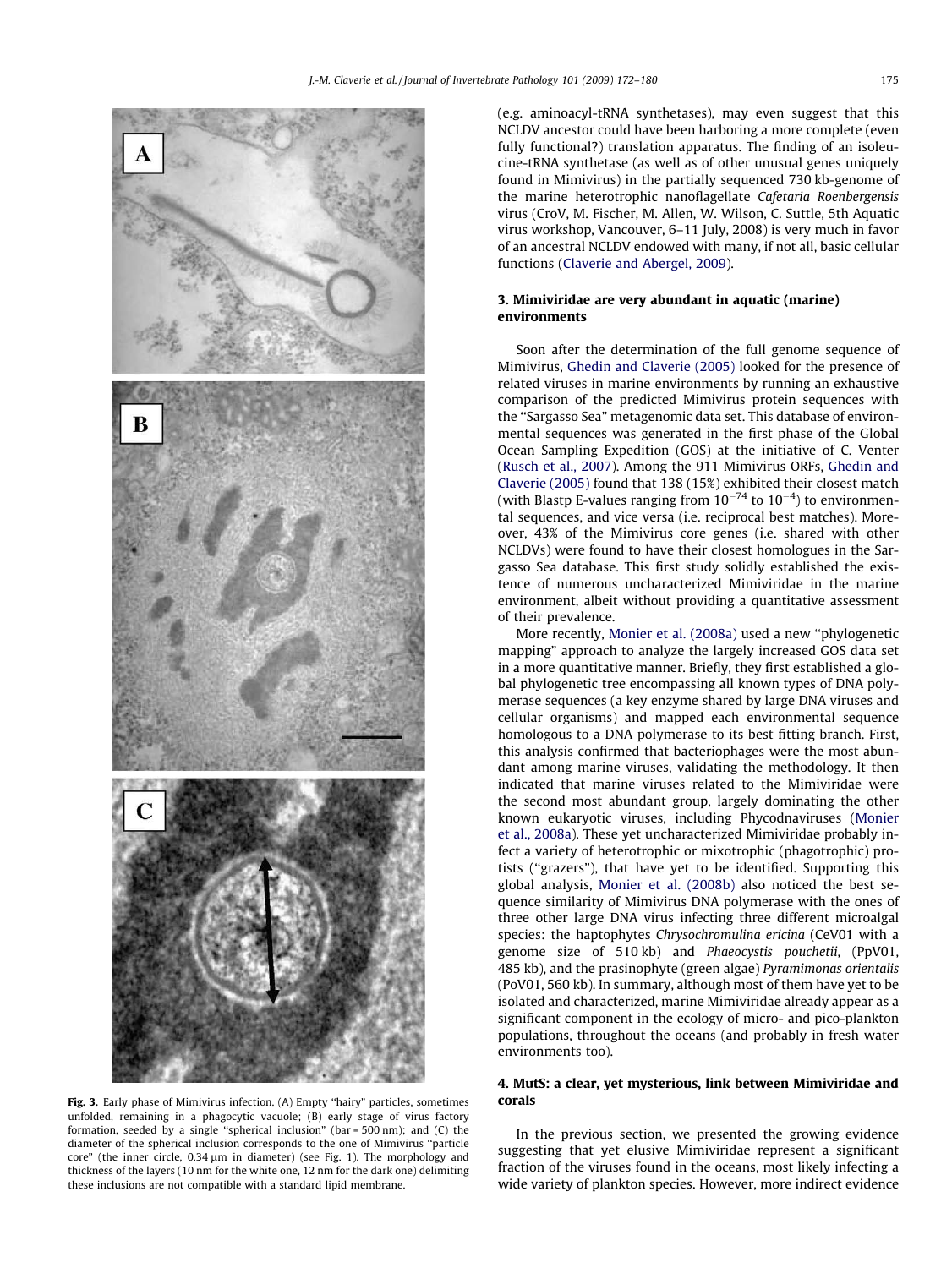#### <span id="page-4-0"></span>Table 1

| Correlation of the AAAATTGA promoter element with early expressed genes. |  |  |
|--------------------------------------------------------------------------|--|--|
|                                                                          |  |  |

|                | 10 Most<br>expressed | 20 Most<br>expressed | 30 Most<br>expressed | 40 Most<br>expressed | 50 Most<br>expressed | 60 Most<br>expressed | 70 Most<br>expressed | 80 Most<br>expressed | 90 Most<br>expressed | 100 Most<br>expressed |
|----------------|----------------------|----------------------|----------------------|----------------------|----------------------|----------------------|----------------------|----------------------|----------------------|-----------------------|
| 30 min         | 10                   | 20                   | 30                   | 38                   | 48                   | 56                   | 64                   |                      | 84                   | 93                    |
| 3 <sub>h</sub> |                      |                      | 21                   | 28                   | 37                   | 45                   | 53                   | 57<br>، ب            | 65                   | 72                    |
| 6h             |                      |                      |                      |                      |                      |                      |                      |                      |                      |                       |
| 9 h            |                      |                      |                      |                      |                      |                      |                      |                      |                      | 10                    |

For each time-point post-infection, the level of expression of each Mimivirus gene was ranked according to the number of 454-Flex tags mapping to the corresponding ORF. About 70.000 usable tags were generated for each time point ([Byrne et al., 2009](#page-7-0)). The fraction of genes associated to the AAAATTGA motif was computed for the most expressed genes and clustered in groups of ten in descending order. Each cell indicates the number genes exhibiting the AAAATTGA motif. The presence of the motif is strongly positively associated with genes highly expressed immediately after infection. In contrast, the motif is strongly avoided for genes highly expressed after  $T = 6$  h.



Fig. 4. Mature Mimivirus factories in A. castellanii. (A) Mimivirus factory in full production in two infected cells (left: Nomarski objective, right: fluorescence after DAPI staining); (B) new Mimivirus particles surrounding a virus factory (dark circle) (electron microscopy on ultra thin sections).

are also linking Mimivirus to ubiquitous marine invertebrates, such as corals and sponges.

In 1995, the serendipitous finding that the mitochondrial DNA of the soft coral Sarcophyton glaucum (phylum Cnidaria, class Anthozoa, subclass Octocorallia, order Alcyonacea) contained a gene clearly homologous to a bacterial MutS was reported ([Pont-King](#page-8-0)[don et al., 1995](#page-8-0)). The presence of a putative mismatch repair gene in the mitochondrial DNA was then shown to be a unique feature of all Octocorallia, including species from the three main orders Alcyoncea, Gorgonacea, and Pennatulacea, and not found in any other mitochondrial genomes, including those of the sister group Hexacorallia [\(Brugler and France, 2007, 2008\)](#page-7-0).

The mismatch-recognition protein MutS is one of the three components of an ubiquitous cellular DNA repair system that also involves a nicking endonuclease (MutH) and MutL that makes a bridge between MutS and MutH (reviewed by [Malik and Henikoff,](#page-8-0) [2000\)](#page-8-0). The simple level of sequence similarities, as well as molecular phylogenetic analyses, indicate the unambiguous relationship of the Octocorallia MutS homologue with a bacterial MutS gene uniquely found in different bacteria (e.g. Sulfurimonas, Nitratiruptor, Arcobacter) of the epsilon division ([Fig. 5](#page-5-0)). This strongly suggests, as the most parsimonious scenario, that the Octocorallia ancestor acquired its mitochondrial MutS gene by lateral gene transfer, from an ancestor related to one of the above bacteria. Sulfurimonas and Nitratiruptor are chemoautotrophic bacteria, most often found in deep sea hydrothermal fields, where vestimentiferan tubeworms are also found. These worms lack digestive organs but harbor chemoautotrophic bacteria in a specialized tissue, the trophosome. Interestingly, the non chemosynthetic Arcobacter also exists as an intracellular endosymbiont, in the vestimentiferan trophosomes. The highly similar version of MutS shared by these three different bacteria, is quite divergent from the one found in the rest of the epsilon division. This suggests that a lateral gene transfer probably occurred between these bacteria sharing the same biotope. Interestingly, Arcobacter, was also isolated from the surface of infected corals ([Frias-Lopez et al., 2002\)](#page-7-0).

The sequencing of the Mimivirus genome revealed the presence of many genes previously never found in a virus. One of them was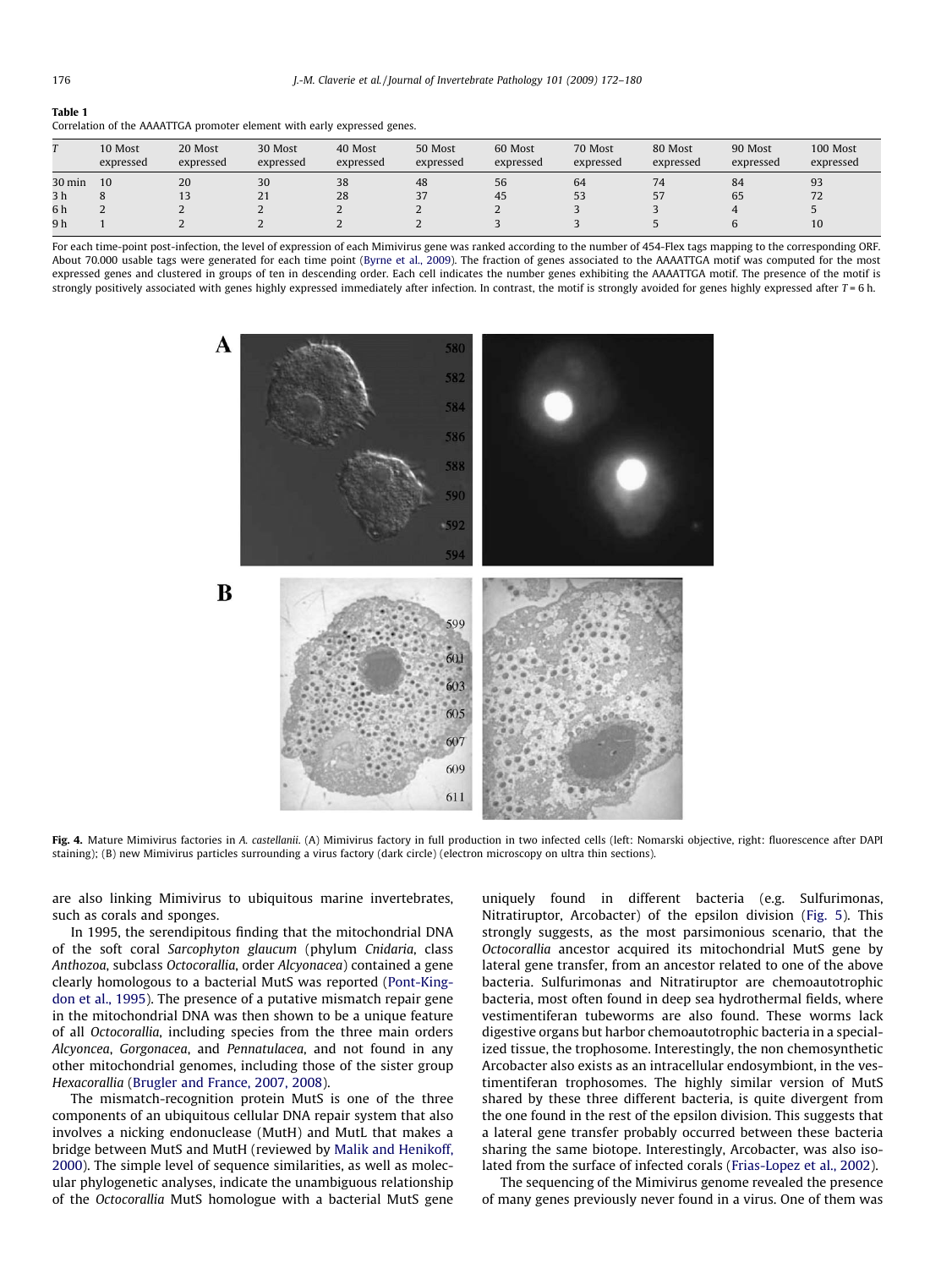<span id="page-5-0"></span>

Fig. 5. Phylogenetic tree of the MutS homologues found in the three domains of life (Eukaryota, Eubacteria, and Archaea). The MutS proteins encoded by the mitochondrial DNA of various Octocorallia species (in red) and the Mimivirus L359 ORF (in red) are forming a cluster of their own, along side of the MutS proteins from three specific bacteria from the Epsilon division. All MutS proteins from other bacteria, eukaryotes, and archaea, are found in a different cluster. Computations were made using the ''one click" default option of the Phylogeny.fr server ([Dereeper et al., 2008\)](#page-7-0).

the first virally encoded MutS homologue. This finding became even more puzzling when we realized that it was the same MutS version uniquely found in the Octocorallia mitochondrial genomes. The Mimivirus L359 ORF shares 31% identical residues (Pvalue < E-116) with the Nitratiruptor protein sequence, and 25% identical residues (P-value < E-65) with the MutS homologues of Octocorralia (from order Pennatulacea, Gorgonacea or Alcyoncea) over their entire lengths, close to 1000 residues. On the other hand, the Nitratiruptor MutS sequences shares 50% of identical residues with its closest bacterial homologues (Arcobacter), and 26% identical residues with its closest eukaryote homologue, the mitochondrial MutS of Renilla reniformis (Octocorallia: Pennatulacea). The Mimivirus MutS homologue is thus approximately equidistant from the bacterial and the Octocorallia MutS sequences, a position suggesting that an ancestral Mimiviridae might have been the vector of the bacterial MutS gene into the Octocorallia mitochondrial genome. In this context, it is worth to remember that Amoeba (or other phagocytic cells), in concentrating various bacterial species as food or endosymbionts, have been proposed to act as ''melting pots" of genetic material and provide ample opportunities for horizontal gene transfers between water-borne bacteria or viruses ([Ogata et al., 2006](#page-8-0)). Accordingly, giant viruses infecting amoeba could then be central to the lateral transfers of genes from the prokaryotic to the eukaryotic domain, or vice versa. Confirming the pattern of sequence similarity, a phylogenetic reconstruction nicely positions the Mimivirus sequence in between the Nitratiruptor/Sulfurimonas/Arcobacter group and the Octocorallia group.

The common origin of these various MutS sequences is further confirmed by the unique structure they are sharing, distinct from all other known mismatch-recognition proteins. As previously noticed by [Malik and Henikoff \(2000\)](#page-8-0), the Octocorallia MutS is fused with a C-terminal HNH nicking endonuclease domain, allowing it to function in absence of a MutL homologue. Confirming our horizontal gene transfer scenario, this C-terminal HNH domain is also present in the Mimivirus L359 ORF, and in the Nitratiruptor/Sulfurimonas/Arcobacter genes ([Fig. 6](#page-6-0)).

Last, but not least, the partial sequencing of several large NCLDVs phylogenetically related to Mimivirus (such as the previously cited CroV, CeV01, PpV01, PoV, as well as HcV, a virus infecting the dinoflagellate Heterocapsa circularisquama) indicated that they all exhibit a MutS homologue [\(Ogata et al., unpublished re](#page-8-0)[sults](#page-8-0)). This again suggests their common ancestry or, alternatively, a large frequency of gene exchanges between these viruses.

In conclusion, we propose that an ancestral Mimiviridae played a central role in ferrying the MutS gene into the Octocorallia mitochondrial genome, before the radiation of the Octacorallia (450 My ago, perhaps before) into the three main orders Alcyonacea, Pennatulacea, and Gorgonacea, but after the divergence of the Octocorallia/Hexacorallia sister groups, as no trace of MutS gene is found in the mitochondrion of Hexacorallia species. To play this role, this ancestral Mimiviridae had to exist in close proximity of corals or, even better, be able to infect coral tissues. Coral cells with phagocytic properties have been described, and would be the primary target for such a process. We are now testing this hypothesis by looking for sign of NCLDVs near or within corals.

## 5. Putative Mimiviridae infection in a calcareous sponges (Petrobiona massiliana, Phylum Porifera, Order Baeriida)

In the early sixties, Jean Vacelet was pioneering the study of the calcareous sponge P. massiliana, endemic to the Mediterranean waters, and collected off the coast of Marseilles, France. In his PhD thesis [\(Vacelet, 1964\)](#page-8-0), devoted to the anatomy and histology of P.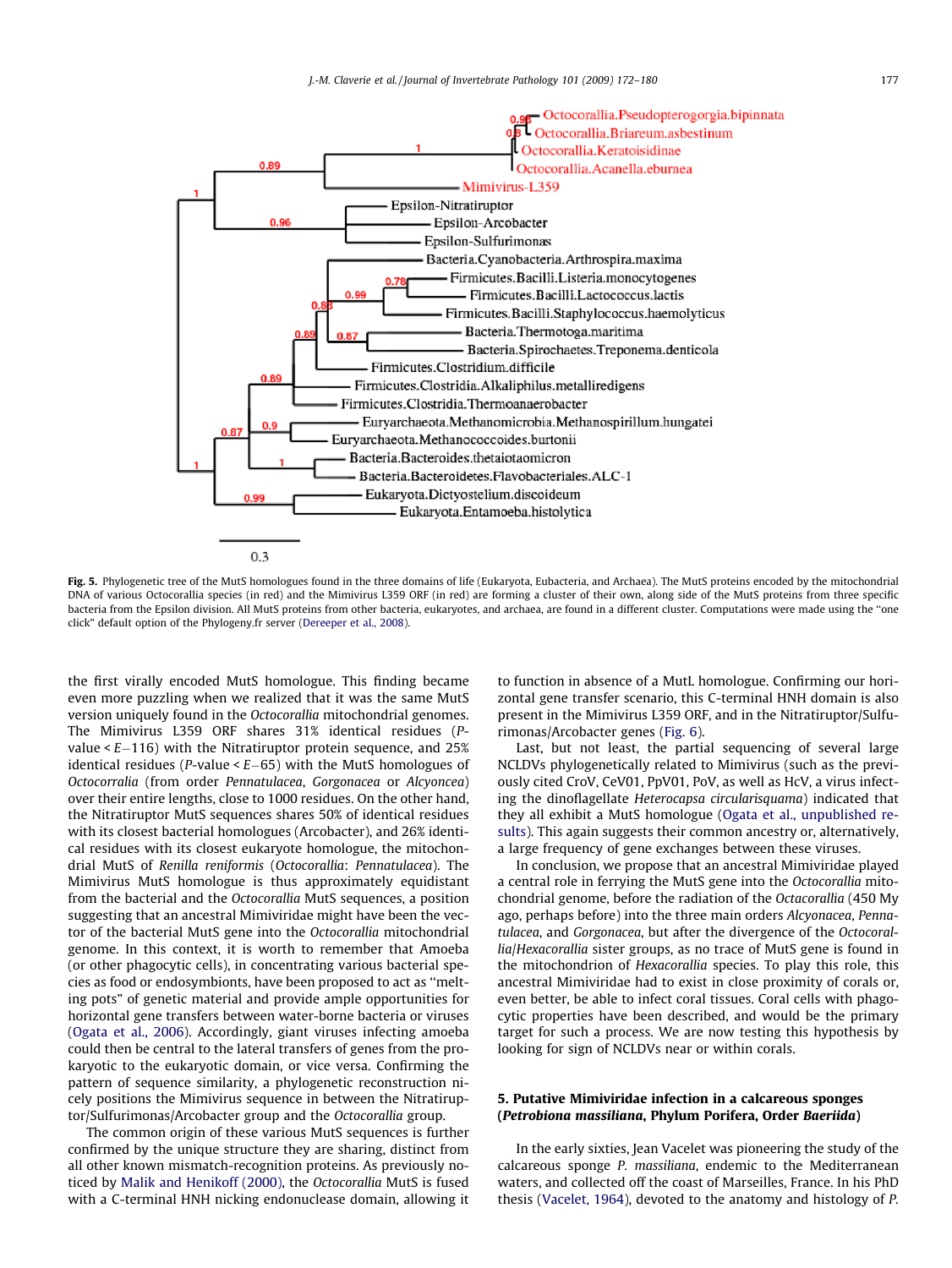<span id="page-6-0"></span>

| Renilla.ren (898-964)<br>Leptogorgia (900-966)<br>Sarcophyton (893-963)<br>MIMIVIRUS (979-1062)<br>Epsilon. Nit (888-960)<br>Epsilon.Arc (906-979)<br>Epsilon.Sul (893-966) | PSKYNSKVFIDSCEICGAPAK-------AIHHIKPKKSR----------S<br>PSKYNAOVFIDSCEICGAPAE-------AIHHIOPKKLR----------N<br>PSKYNAOVFIDSCEICGAPAD-------AVHHIKPKSEHKKLC------N<br>K <mark>SNYN</mark> KDLLVKO <mark>CMIC</mark> RYIPTTEYHKELESHHIHFOKNCWTDGKIKEKPY<br>RSRYNKGVYLTKCAICNEVVE-------EVHHIEPKAKA-KGGFID---H<br>T <mark>SKYN</mark> NSVFASN <mark>C</mark> VICGRACD-------DVH <mark>HI</mark> KEOARANKDGFIG---H<br>SSKYNKELYVTKCVICGDMAE-------DVHHIKHKSLADEDGFIG---H<br><mark>*、**</mark> : <mark>* **</mark><br>$\ddot{\phantom{a}}$ |
|-----------------------------------------------------------------------------------------------------------------------------------------------------------------------------|------------------------------------------------------------------------------------------------------------------------------------------------------------------------------------------------------------------------------------------------------------------------------------------------------------------------------------------------------------------------------------------------------------------------------------------------------------------------------------------------------------------------------------|
| Renilla.ren (898-964)<br>Leptogorgia (900-966)<br>Sarcophyton (893-963)<br>MIMIVIRUS (979-1062)<br>Epsilon. Nit (888-960)<br>Epsilon.Arc (906-979)<br>Epsilon.Sul (893-966) | FNL <mark>N</mark> RKY <mark>NL</mark> VPVCSNCHLDIHRNKISILGWKKTP<br>RKLNRRSNLVPVCSSCHLDIHKNKISILGWKRTP<br>RKL <mark>NRRSNL</mark> VPVCSSCHLDIHRNKISILGWKRTP<br>LSKNKLYNLVVLCRKCHNKVHQGEIIINGYTDTT<br>FKANHKFNLIPLCSKHHKMVHEGKLLINGFVMSD<br>INANHKYNLIPLCKEHHKMVHDGTININGFVATS<br>FHKNTKHNLIPLCKEHHKKIHEGKIRVDGFVMTS<br><b>A</b> <sub>*</sub><br>$\cdot^{\star}$<br>. <mark>*</mark> :<br>÷                                                                                                                                         |

Fig. 6. Extraneous HNH endonuclease domain. This domain is uniquely found at the C-terminal ends of related MutS homologues found in Mimivirus, three epsilon proteobacteria (Nit: Nitratiruptor sp. SB155-2, Arc: Arcobacter butzleri, Sul: Sulfurimonas denitrificans), and the mitochondrial genome of Octocorallia (Renilla reniformis: Pennatulacea, Leptogorgia hebes: Gorgonacea, Sarcophyton glaucum: Alcyonacea). The strictly conserved positions are highlighted in yellow, or in red when known to be part of the HNH endonuclease active site.



Fig. 7. Drawings of "parasited" sponge phagocytes (left, top and bottom, light microscopy after Bouin fixation and iron-hematoxylin staining,  $\times$ 1000), strongly ressembling Mimivirus-infected Acanthamoeba cells (top right: fluorescence microscopy after DAPI staining (negative), others: electron microscopy of ultra thin sections). Drawings are reproduced from the PhD thesis (p. 27) of Jean Vacelet (Aix-Marseille University, June 8, 1964). The top illustration may correspond to a fully active virus factory starting to release new virus particles intracellularly. The bottom illustration may correspond to a later stage, just prior to the lysis of the host cell.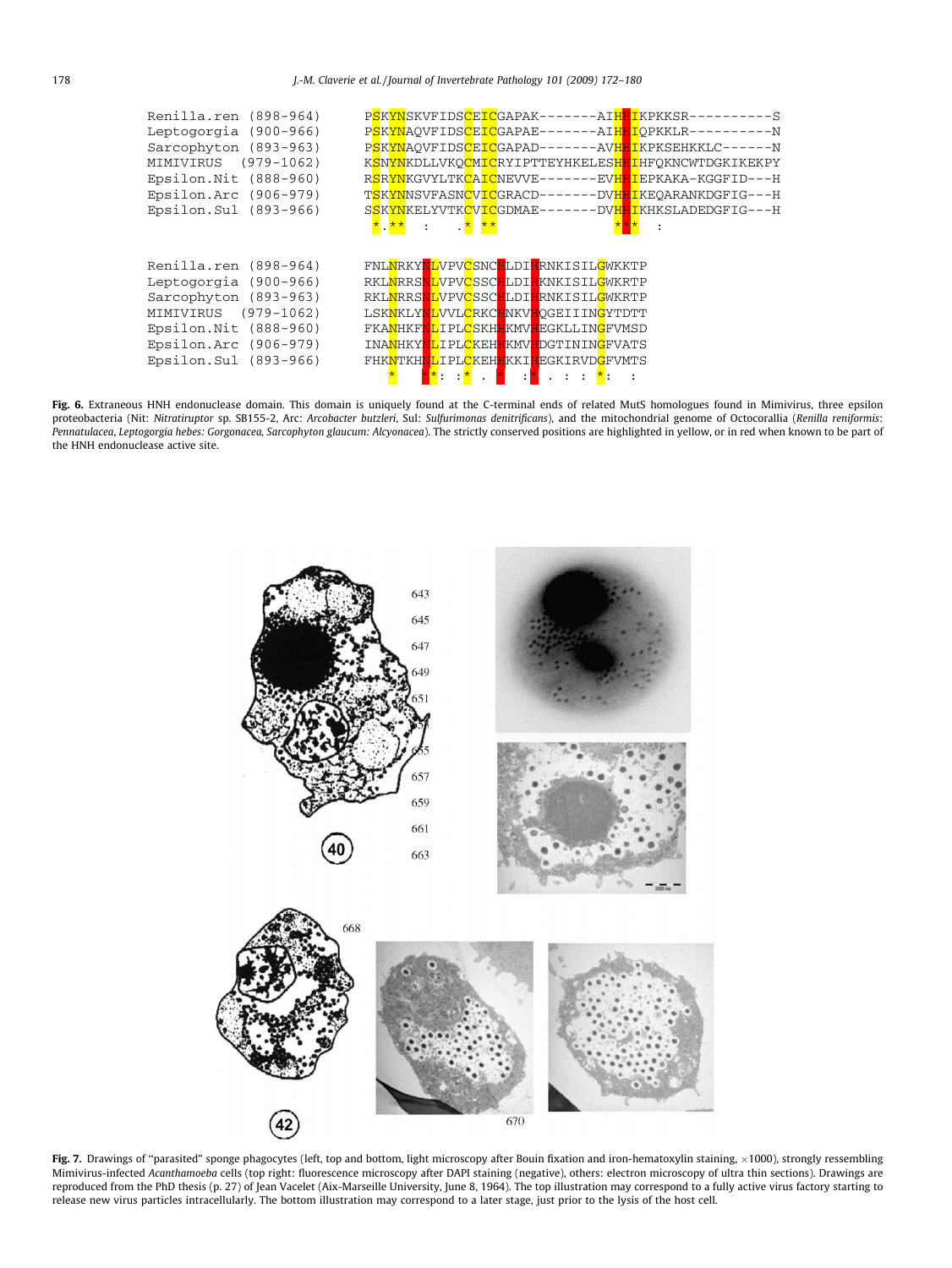<span id="page-7-0"></span>massiliana, he described the morphology of some large cells (15– 50 um in diameter), functionally similar to phagocytic cells called ''megacytes" in other sponges (such as Sycon raphanus).While studying the origin and differentiation of these cells he called ''phagocytes", in a number of specimens, he sporadically (in 15 individuals over 355) observed these cells undergoing a degeneration ultimately leading to cell death and lysis, with the release of numerous "granules". He then rightly suspected this to result from a ''parasitic infection" of an unspecified nature, but did not study it further. [Fig. 7](#page-6-0) reproduces two illustrations of this phenomenon as drawn in its PhD thesis (p. 27, Fig. 40 and 42). The resemblance of these drawing with today's micrograph of an Acanthamoeba cell releasing Mimivirus particle from a very large and brightly fluorescent ''virus factory" is striking.We now believe this was the observation of P. massiliana phagocytes undergoing an infection by a giant virus related to the Mimiviridae. Given the relative scale of the sponge phagocyte and Acanthamoeba pictures, the particles of this putative P. massiliana virus could be twice as large as Mimivirus' particles, hence its genome also considerably larger. We are now in the process of actively looking for such giant virus in P. massiliana specimens as well as in their immediate environment.

#### 6. Discussion

Since the discovery of the first Mimiviridae, in a banal cooling tower in the West Yorkshire mill town of Bradford (England), indirect evidence (mostly from metagenomic studies) are steadily accumulating that this new family of giant viruses is ubiquitous in aquatic environments, and was probably overlooked as a significant regulator of planktonic populations. A phylogenetic analysis including both known viral DNA polymerase sequence and marine environmental sequences indicates that many viruses previously classified as ''phycodnaviruses" are beginning to form a cluster around Mimivirus, distinct from another cluster including all the Chlorella viruses, E. huxleyi virus, Heterosigma akashiwo virus1 and other microalgal viruses [\(Monier et al., 2008a,b\)](#page-8-0). It seems only a matter of time before Mimiviridae could be definitely recognized as a separate, quantitatively important, group of aquatic viruses.

These yet uncharacterized Mimiviridiae seem to thrive in the aquatic environment, where we hypothesize that they use the size of their particle (larger than 200 nm in diameter for the core particle, eventually increased by the presence an external fiber layer of 100 nm or more) to mimic the organic debris, or small bacteria that are the normal food of a wide variety of heterotrophic (or mixotrophic) marine protists such as the Haptophytes (Phaeocystis and Chrysochromulina viruses), the Prasinophytes (Pyraminomas viruses), dinoflagellates (H. circularisquama virus), nanoflagellates (phylum Chromista) (Cafeteria roenbergensis viruses), or Acanthamoeba (Mimivirus). Although phylogenetically diverse, these virus hosts are all endowed with phagocytosis, probably the common route of infection for all Mimiviridae.

We believe that such a generic feeding-like mode of infection, dispenses these viruses from evolving a highly specific interaction with a host surface receptor, and is key in explaining how a group (probably monophyletic) of strongly related viruses, all with large genomes and particle sizes, have evolved to infect such a taxonomically wide variety of different micro-organisms. It is also likely that the uniquely complex Mimiviridae genomes, and their expression in well-delimited virus factories, are making these giant viruses quite independent from the physiological details of their hosts, within which only the most basic and conserved cellular machinery (e.g. the translation apparatus) is ''hijacked".

This paradoxical host flexibility was already exemplified by Mimivirus both able to infect and replicate in a number of Acanthamoeba species (we tested environmental isolates of A. polyphaga, Acanthamoeba castellanii, Acanthamoeba griffini, Acanthamoeba lenticulata, Acanthamoeba quina, Abergel et al., unpublished results), as well as to penetrate phagocytes of mammalian origin, although the actual virus production in these cells is still debated (Ghigo et al., 2008; Dare et al., 2008; Larcher et al., 2006).

Following this line of thought a little further, one may then expect that some Mimiviridae could have evolved to infect marine animals that rely on environmental phagocytosis as a main nutrition system. We presented some preliminary evidence that this could be indeed the case for two phylogenetically distant marine invertebrates: Octocorralia and calcareous sponges. More are probably left to be discovered.

#### Acknowledgments

This project is funded by a grant from the French Research Agency (''ANR Blanc"). We acknowledge the use of the PACA-Bioinfo Bioinformatic platform (IBISA) and of the Phylogeny.fr server.

#### References

- Abergel, C., Rudinger-Thirion, J., Giege, R., Claverie, J.-M., 2007. Virus-encoded aminoacyl-tRNA synthetases: structural and functional characterization of Mimivirus TyrRS and MetRS. J. Virol. 81, 12406–12417.
- Blanc, G., Ogata, H., Robert, C., Audic, S., Suhre, K., Vestris, G., Claverie, J.-M., Raoult, D., 2007. Reductive genome evolution from the mother of Rickettsia. PLoS Gene. 3, e14. Broyles, S.S., 2003. Vaccinia virus transcription. J. Gen. Virol. 84, 2293–2303.
- Brugler, M.R., France, S.C., 2007. The complete mitochondrial genome of the black coral Chrysopathes Formosa (Cnidaria: Anthozoa: Antipatharia) supports classification of antipatharians within the subclass Hexacorallia. Mol. Phylogenet. Evol. 42, 776–788.
- Brugler, M.R., France, S.C., 2008. The complete mitochondrial genome of a deep sea bamboo coral (Cnidaria, Anthozoa, Octocorallia, Isididae): genome structure and putative origins of replication are not conserved among octocorals. J. Mol. Evol. 67, 125–136.
- Byrne, D., Grzela, R., Lartigue, A., Audic, S., Chenivesse, S., Encinas, S., Claverie, J.M., Abergel, C., 2009. The polyadenylation site of Mimivirus transcripts obeys a stringent 'hairpin rule'. Genome Res. [Epub ahead of print].
- Claverie, J.-M., 2006. Viruses take center stage in cellular evolution. Genome Biol. 7, 110.
- Claverie, J.-M., Abergel, C., 2009. Mimivirus and its ''virophage". Ann. Rev. Gene. 43, in press, [doi:10.1146/annurev-genet-102108-134255.](http://dx.doi.org/10.1146/annurev-genet-102108-134255)
- Claverie, J.-M., Ogata, H., Audic, S., Abergel, C., Suhre, K., Fournier, P.E., 2006. Mimivirus and the emerging concept of ''giant" virus. Virus Res. 117, 133–144.
- Claverie, J.-M., Abergel, C., Ogata, H., 2008. Mimivirus. Curr. Topics Microbiol. Immunol. 328, 89–121.
- Dare, R.K., Chittaganpitch, M., Erdman, D.D., 2008. Screening pneumonia patients for mimivirus. Emerg. Infect. Dis. 14 (3), 465–467.
- Dereeper, A., Guignon, V., Blanc, G., Audic, S., Buffet, S., Chevenet, F., Dufayard, J.F., Guindon, S., Lefort, V., Lescot, M., Claverie, J.-M., Gascuel, O., 2008. Phylogeny.fr: robust phylogenetic analysis for the non-specialist. Nucleic Acids Res. 36, W465-W469
- Forterre, P., 2006. Three RNA cells for ribosomal lineages and three DNA viruses to replicate their genomes: a hypothesis for the origin of cellular domain. Proc. Natl. Acad. Sci. USA 103, 3669–3674.
- Frias-Lopez, J., Zerkle, A.L., George, T., Bonheyo, G.T., Fouke, B.W., 2002. Partitioning of bacterial communities between seawater and healthy, black band diseased, and dead coral surfaces. Appl. Environ. Microbiol. 68, 2214–2228.
- Ghedin, E., Claverie, J.-M., 2005. Mimivirus relatives in the Sargasso sea. Virol. J. 2, 62.
- Ghigo, E., Kartenkeck, J., Lien, P., Pelkmans, L., Capo, C., Mege, J.L., Raoult, D., 2008. Amoebal pathogen mimivirus infects macrophages through phagocytosis. Plos. Pathog. 4, e1000087.
- Iyer, L.M., Aravind, L., Koonin, E.V., 2001. Common origin of four diverse families of large eukaryotic DNA viruses. J. Virol. 75, 11720–11734.
- La Scola, B., Audic, S., Robert, C., Jungang, L., de Lamballerie, X., Drancourt, M., Birtles, R., Claverie, J.-M., Raoult, D., 2003. A giant virus in amoebae. Science 299, 2033.
- La Scola, B., Desnues, C., Pagnier, I., Robert, C., Barrassi, L., Fournous, G., Merchat, M., Suzan-Monti, M., Forterre, P., Koonin, E., Raoult, D., 2008. The virophage as a unique parasite of the giant mimivirus. Nature 455, 100–104.
- Larcher, C., Jeller, V., Fischer, H., Huemer, H.P., 2006. Prevalence of respiratory viruses, including newly identified viruses, in hospitalised children in Austria. Eur. J. Clin. Microbiol. Infect. Dis. 25, 681–886.
- Lescot, M., Audic, S., Robert, C., Nguyen, T.T., Blanc, G., Cutler, S.J., Wincker, P., Couloux, A., Claverie, J.-M., Raoult, D., Drancourt, M., 2008. The genome of Borrelia recurrentis, the agent of deadly louse-borne relapsing fever, is a degraded subset of tick-borne Borrelia duttonii. PLoS Gene. 4, e1000185.